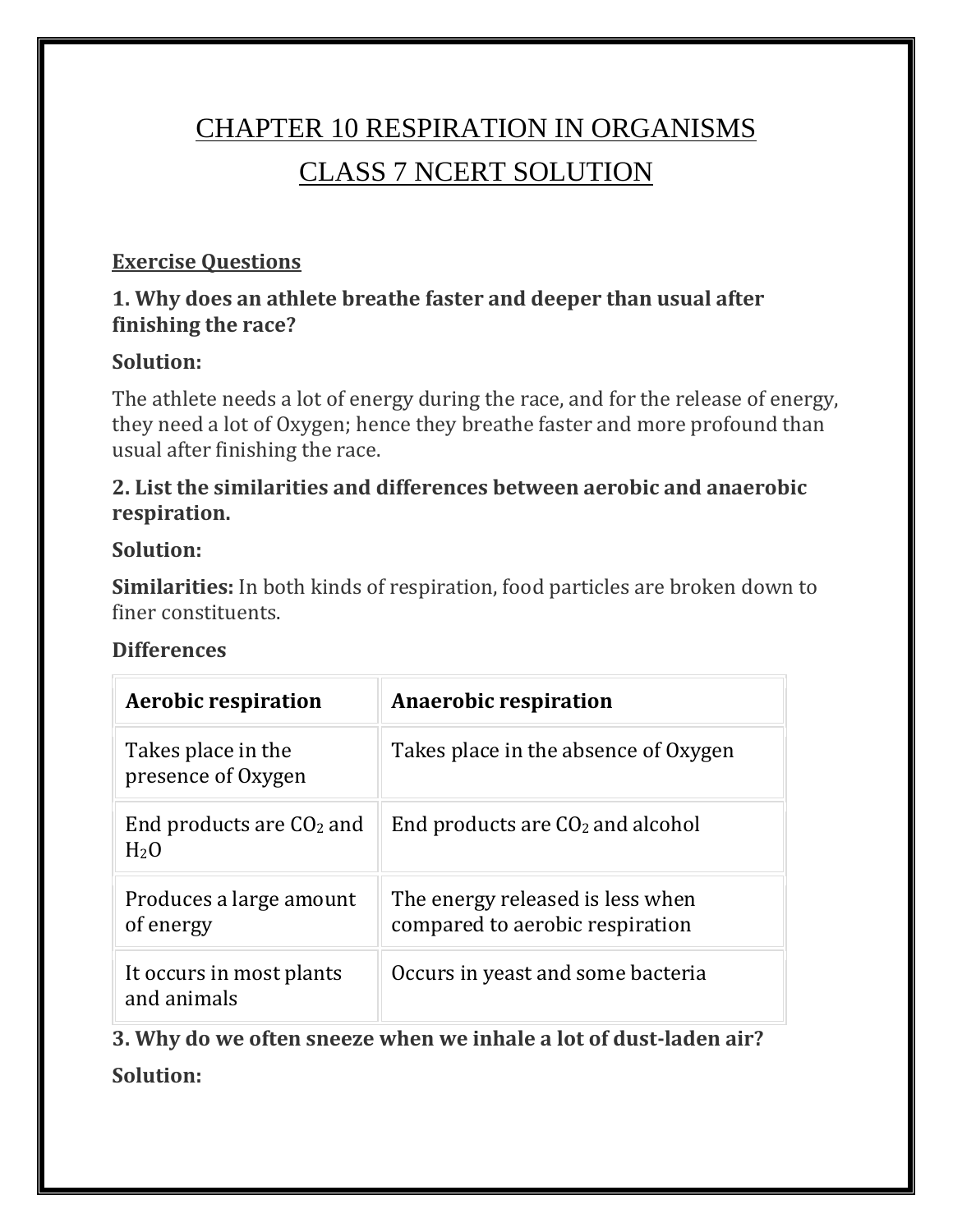When we inhale dust-laden air, dust irritates nose; As reflexive action, dust is thrown out through sneezing.

#### **4. Take three test-tubes. Fill ¾th of each with water. Label them A, B and C. Keep a snail in test-tube A, a water plant in test-tube B and in C, keep snail and plant both. Which test-tube would have the highest concentration of CO2 ?**

## **Solution:**

Test tube A will have the highest concentration of  $CO<sub>2</sub>$  because test-tube A will have Snail which expels out  $CO<sub>2</sub>$  into the tube. In tube C, there is a plant which will inhale  $CO<sub>2</sub>$  to decrease  $CO<sub>2</sub>$  concentration in the tube C.

**5. Tick the correct answer:**

**(a) In cockroaches, air enters the body through**

**(i) lungs (ii) gills (iii) spiracles (iv) skin**

**(b) During heavy exercise, we get cramps in the legs due to the accumulation of**

**(i) carbon dioxide (ii) lactic acid (iii) alcohol (iv) water**

**(c) Normal range of breathing rate per minute in an average adult person at rest is:**

**(i) 9–12 (ii) 15–18 (iii) 21–24 (iv) 30–33**

**(d) During exhalation, the ribs**

**(i) move outwards (ii) move downwards (iii) move upwards (iv) do not move at all**

## **Solution:**

- a) (iii) spiracles
- b) (ii) lactic acid
- c) (ii) 15–18
- d) (ii) move downwards

# **6. Match the items in Column I with those in Column II:**

| Column l | <b>Column II</b> |
|----------|------------------|
|----------|------------------|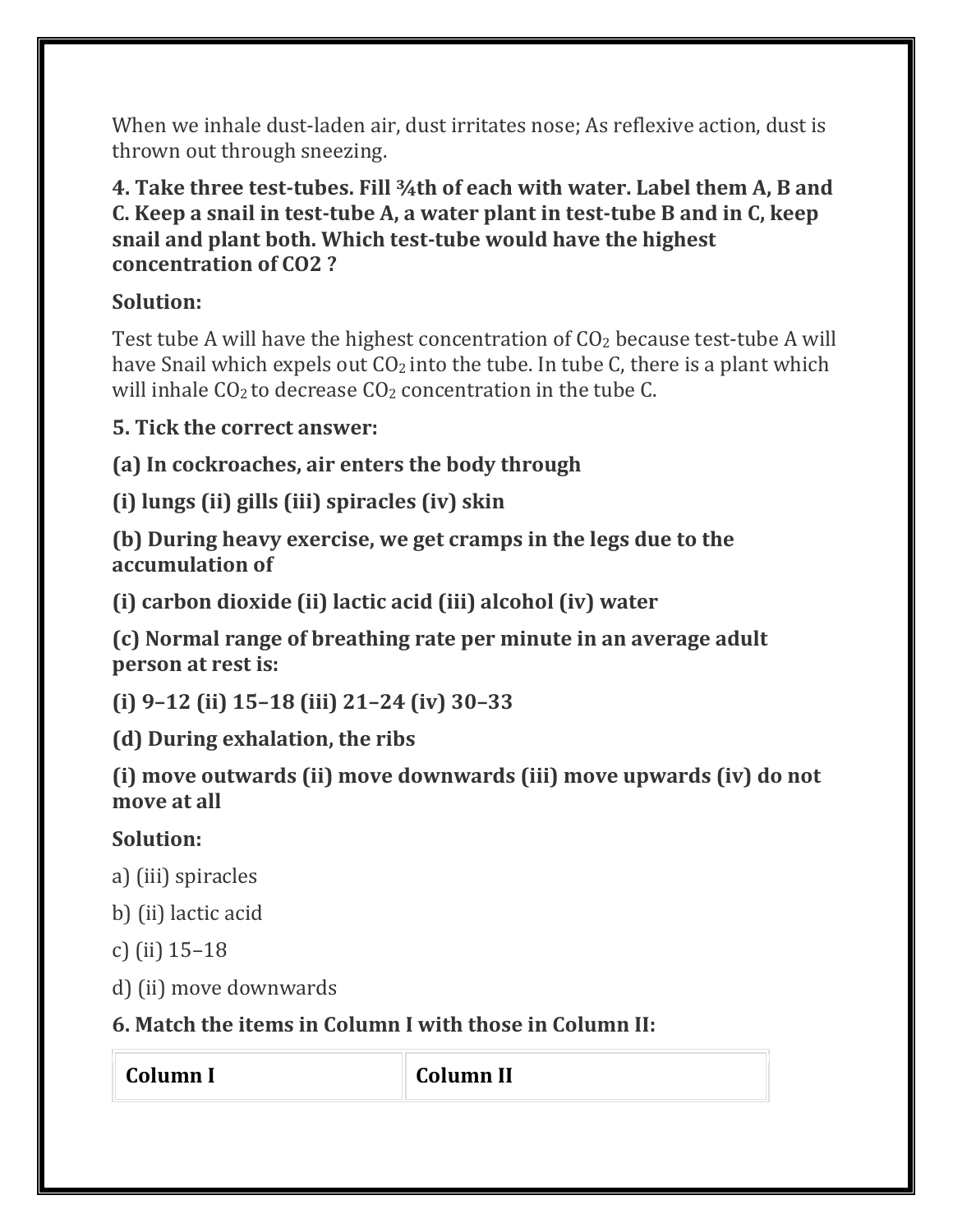| (a) Yeast     | (i) Earthworm       |
|---------------|---------------------|
| (b) Diaphragm | (ii) Gills          |
| (c) Skin      | (iii) Alcohol       |
| (d) Leaves    | (iv) Chest cavity   |
| (e) Fish      | (v) Stomata         |
| (f) Frog      | (vi) Lungs and skin |
|               | (vii) Trachae       |

Solution:

| <b>Column I</b> | <b>Column II</b>    |  |  |
|-----------------|---------------------|--|--|
| (a) Yeast       | (iii) Alcohol       |  |  |
| (b) Diaphragm   | (iv) Chest cavity   |  |  |
| (c) Skin        | (i) Earthworm       |  |  |
| (d) Leaves      | (v) Stomata         |  |  |
| (e) Fish        | (ii) Gills          |  |  |
| Frog            | (vi) Lungs and skin |  |  |

**7. Mark 'T' if the statement is true and 'F' if it is false:**

**(i) During heavy exercise the breathing rate of a person slows down. (T/F)**

**(ii) Plants carry out photosynthesis only during the day and respiration only at night. (T/F)**

**(iii) Frogs breathe through their skins as well as their lungs. (T/F)**

**(iv) The fishes have lungs for respiration. (T/F)**

**(v) The size of the chest cavity increases during inhalation. (T/F)**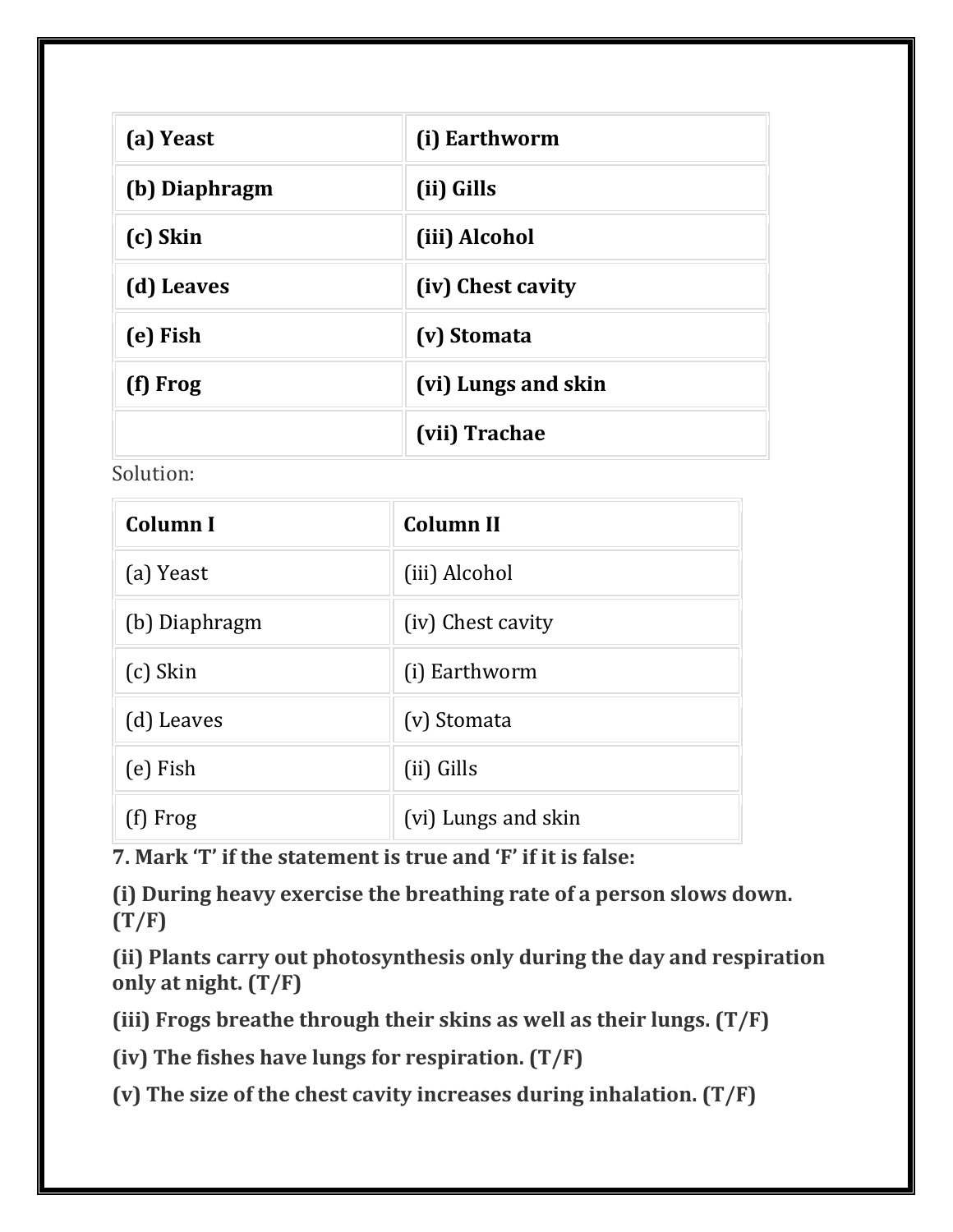### **Solution:**

i) False

ii) False

iii) True

iv) False

v) True

**8. Given below is a square of letters in which are hidden different words related to respiration in organisms. These words may be present in any direction — upwards, downwards, or along the diagonals. Find the words for your respiratory system. Clues about those words are given below the square.**

| S            | $\mathbf V$  | M                | $\mathbf P$ | L           | U           | $\mathbb N$  | $\bf G$      | S            |
|--------------|--------------|------------------|-------------|-------------|-------------|--------------|--------------|--------------|
| $\mathbf C$  | Z            | $\bf G$          | Q           | W           | $\mathbf X$ | $\mathbb N$  | $\mathbf T$  | L            |
| $\mathbb{R}$ | M            | $\mathbf{A}$     | T           | I           | $\mathbf D$ | $\mathbf O$  | T            | $\mathbf C$  |
| I            | Y            | $\mathbb{R}$     | X           | Y           | M           | S            | $\mathbb{R}$ | $\mathbf{A}$ |
| B            | $\mathbb{R}$ | H                | I           | A           | $\mathbf N$ | T            | A            | Y            |
| S            | T            | $\mathbf{P}$     | T           | B           | Z           | $\mathbb{R}$ | $\mathbf C$  | E            |
| M            | I            | $\boldsymbol{A}$ | M           | T           | S           | I            | H            | A            |
| S            | $\mathbf P$  | I                | $\mathbb R$ | A           | $\mathbf C$ | L            | E            | S            |
| N            | E            | $\mathbf D$      | K           | $\mathbf J$ | $\mathbf N$ | S            | A            | T            |

**(i) The air tubes of insects**

- **(ii) Skeletal structures surrounding chest cavity**
- **(iii) Muscular floor of chest cavity**
- **(iv) Tiny pores on the surface of leaf**
- **(v) Small openings on the sides of the body of an insect**
- **(vi) The respiratory organs of human beings**
- **(vii) The openings through which we inhale**